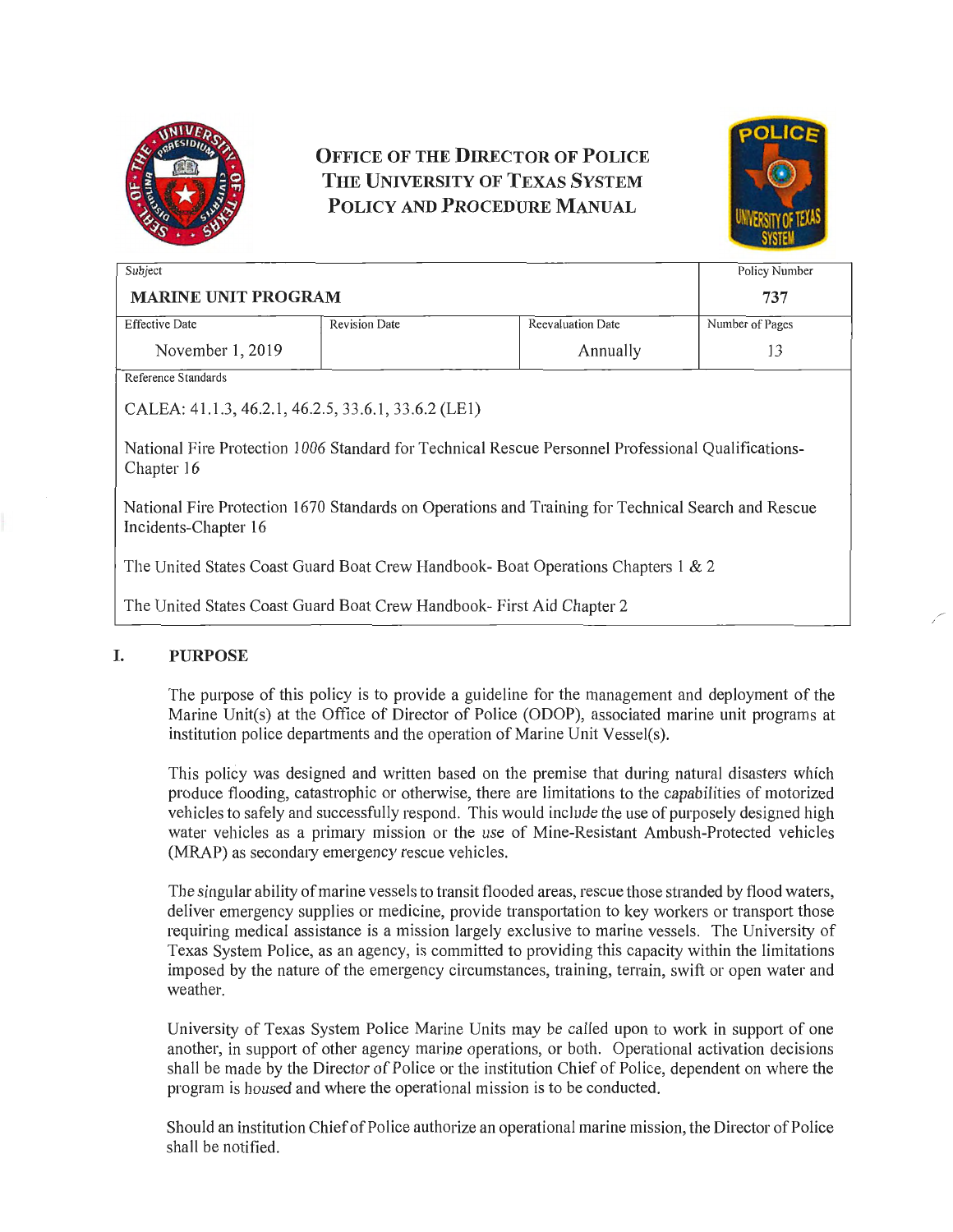#### **II. POLICY/CONCEPT OF OPERATIONS**

This policy addresses procedures detailing the operation of agency vessels, qualifications of personnel, care and maintenance of the vessel, requests for Marine Unit support, and operations. In particular, the ODOP Marine Unit will be primarily utilized to provide humanitarian support to the University of Texas System campuses and institution police depatiments and is not intended to lead swift water rescue missions. However, Marine Unit personnel will be capable of requesting additional resources and activate the response system as required. Marine Unit programs at institution police departments may have similar or different capacities, capabilities and missions.

As a matter of operational and training doctrine and philosophy, every effoti shall be made to integrate the marine operations of the Office of Director of Police and the institution Chief of Police where a Marine unit is housed. Mutual support, shared resources, mutual aid assignments and open cross-communication are critical elements of this program and the suppotting policy. Likewise, integrated training, complementary training and regionalized training are equally crucial to successful marine vessel missions. Finally, supporting missions or partially overlapping core missions (e.g. high water vehicle operations) should be complementary to, in support of, or coordinated with marine missions.

#### **III. DEFINITIONS**

- A. Marine Vessel a boat that is used to conduct boat operations based on the specifications of the mission.
- B. Marine Unit A group of specially trained and certified Marine Safety Enforcement Officers whose responsibility is to respond to natural disasters and provide humanitarian support to the UT campuses across the State. Marine Unit members report to the Marine Unit Commander.
- C. Boat Crew Member Any member assigned to the Marine Unit. All boat crew members repoti directly to the Boat Captain while a Marine Vessel is in operation. Boat Crew Members function as an observer, safety officer, and mechanical troubleshooter. In addition to regular duties, Boat Crew Members shall direct personnel in and around the boat during operations.
- D. Boat Captain A Boat Crew Member who is the operator of the Marine Vessel. The Boat Captain is solely responsible for the safety of the crew and vessel.
- E. Marine Unit Commander- Appointed by the Director of Police. The Marine Unit Commander is responsible for all operations and training of the Marine Unit Officers. This includes maintenance and functional upkeep of all Marine Vessels and equipment.
- F. Shore Landing Zone Any area designated as a possible shore landing for the boat.
- G. Personal Flotation Device (PFD) A U.S. Coast Guard-approved buoyancy safety device.
- H. Very High Frequency (VHF) Radio A radio that is required to be monitored and used by public safety maritime units.

The terms marine unit member, boat crew member, boat crewman, marine vessel crew member, and Marine Unit officer are considered synonymous for the purposes of this policy.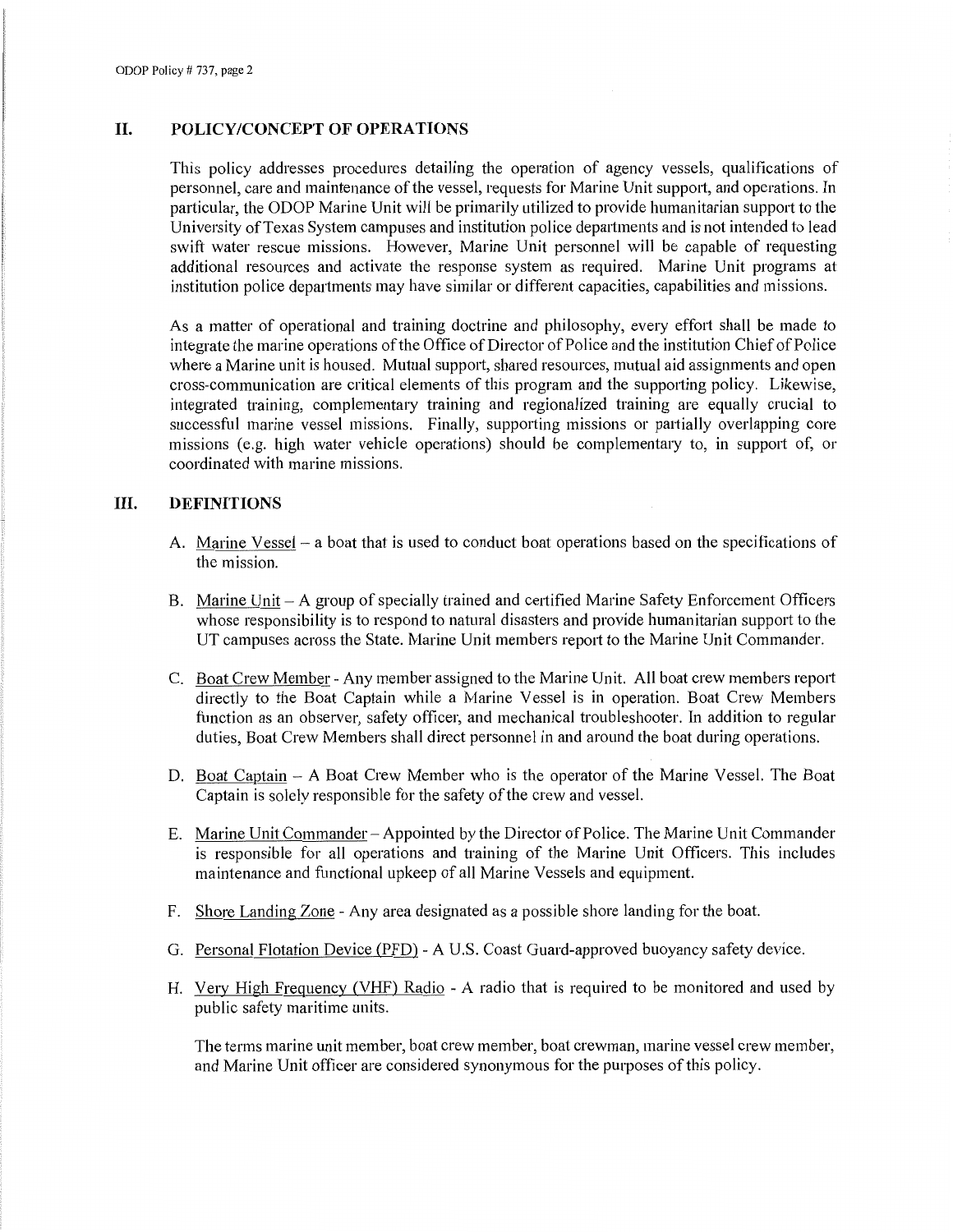### **IV. ACTIVATION PROCEDURE**

Requests for the ODOP Marine Unit activation and deployment will be made to the Office of the Director of Police. Marine Unit missions must be approved by the Director of Police or his designee.

### **V. OVERSIGHT**

- A. Team composition and selection will be overseen by ODOP or the Chief of Police at the designated institution police department, depending on where the program is housed. The ODOP team will be coordinated and overseen by the Police Inspector within ODOP responsible for Marine operations (Marine Unit Commander) or the designee of the institution Chief of Police depending on where the program is housed. The team shall maintain the level of proficiency required to effectively respond and address emergencies as they arise.
- B. Team members shall remain employees of ODOP or their respective institutions with no change in their benefit or compensation status. Assignment to the Marine Unit(s) is entirely discretionary, and members serve in this assignment at the pleasure of the Director of Police or the institution Chief of Police, depending on where the program is housed. This is an additional duty assignment and not a primary duty assignment, and no property right attaches. Selection processes are the prerogative of ODOP and are not subject to grievance or challenge.
- C. Once deployed for an operational mission, operational objectives for the Marine Unit(s) shall be established by the institution Chief of Police in consultation with the Director of Police. The method by which the objectives are to be achieved shall be the responsibility of the Marine Unit Commander on the scene, in coordination with the boat crew members.

#### **VI. CANDIDATE SELECTION CRITERIA**

- A. Must be a law enforcement officer for at least 2 years
- B. Approval from the institution Chief of Police to compete
- C. Pass the approved physical assessment
- D. Demonstrate sound judgment, excellent situational reasoning, safety and skill at maritime practices
- E. Pass the oral board and assessment of suitability for the Marine Unit administered by ODOP or the institution Chief of Police, dependent on where the program is housed.
- F. Additional Factors that will be taken into consideration are:
	- **1.** Performance evaluation scores;
	- 2. Review of the officer's performance file;
	- 3. Review of Internal Affairs file for previous three (3) years;
	- 4. Attendance for previous two (2) years; and
	- 5. Career development training file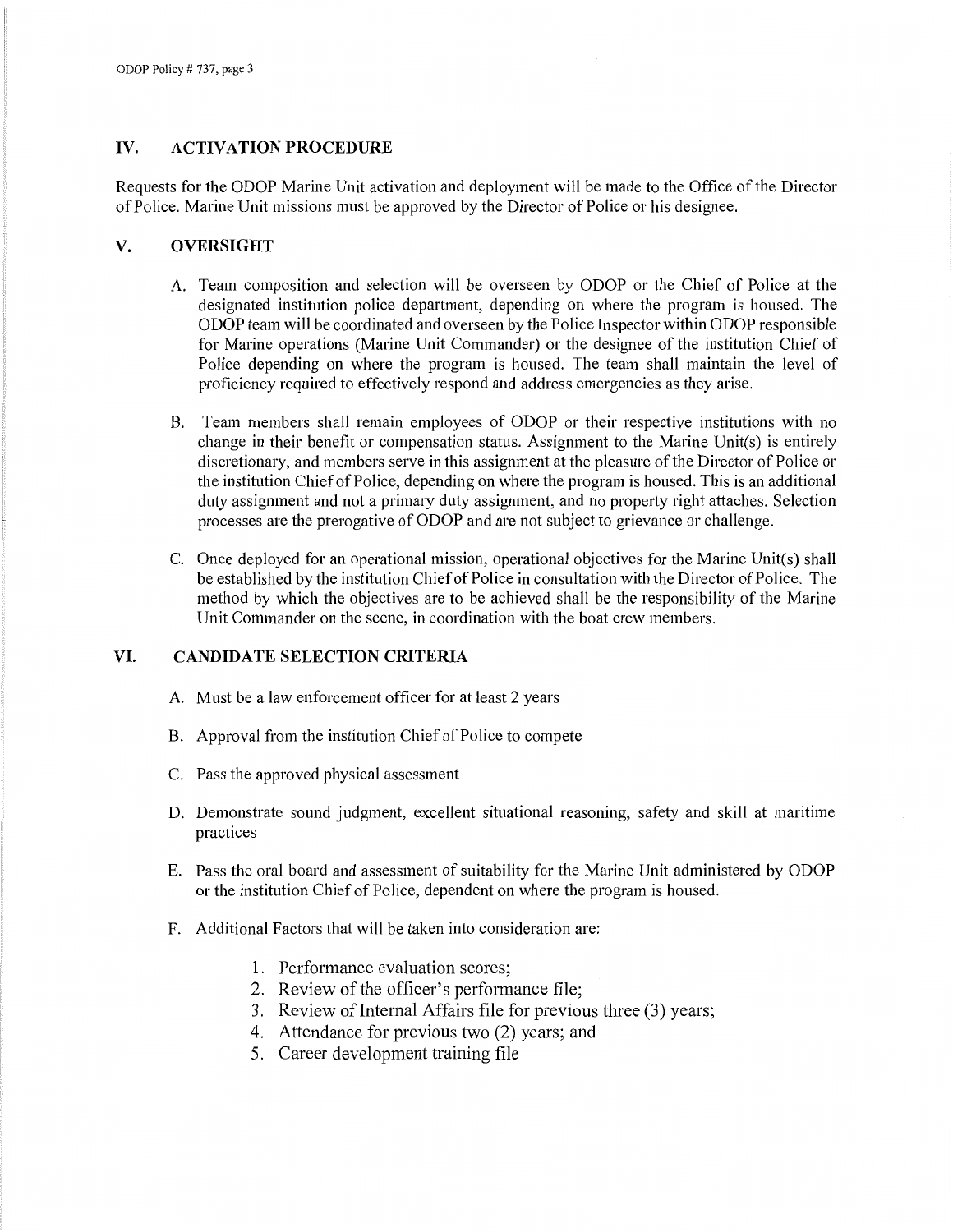### **VII. RESPONSE AND OPERATING PROCEDURES**

- A. Missions shall be conducted in accordance with the following priorities:
	- I. Priority I: Medical emergencies.
	- 2. Priority II: Police emergencies.
	- 3. Priority III: Vessel emergencies on waterways
	- 4. Priority IV: Routine police missions.
	- 5. Priority V: Non-emergency missions.

As a matter of general guidance missions of a higher priority shall preempt missions of a lower priority.

#### B. Response

- I. Two Boat Crew Members are required when launching a vessel. One of the members shall be used as a ground guide when backing or maneuvering through obstacles.
- 2. One Boat Captain and at least one Boat Crew Member will be used when launching or operating a Marine Vessel(s ). Only trained members of the Marine Unit will operate the vessel unless a life safety emergency occurs making it necessary for a non-trained crew member to operate the vessel.
- 3. Personal Flotation Devices (PFDs) shall be worn at all times. When a boat is launched in support of a water rescue and/or evacuation operation PFD's must be provided for all victims.
- 4. The greatest risk to rescue personnel is that of drowning. The only adequate protection is by wearing a properly fitting, USCG approved type III (or higher) PFD. Marine Unit personnel shall wear an approved PFD at all times while:
	- a. Riding in or on any watercraft while moving under power.
	- b. Engaged in any emergency response on or near the water.
	- c. Engaged in any operation in the water.
	- d. In any situation where the member is at risk of falling into the water.
- 5. The Boat Captain will establish communications with the Director of Police or the institution Chief of Police depending on where the program is housed, or his designee, including:
	- a. Identifying the type/nature of the incident/mission, the location of the incident/shore landing zone, including landmarks, the roadway in relation to the waterway, or other reference points.
	- b. Relaying the specific nature of service requested and any specific additional equipment required.
	- c. Maintaining current information on the status of the boat.
	- d. Relaying requests and appropriate information to the boat crew.
	- e. The Boat Captain will provide information pertaining to mission termination and will notify the person or agency requesting the assistance of the circumstances.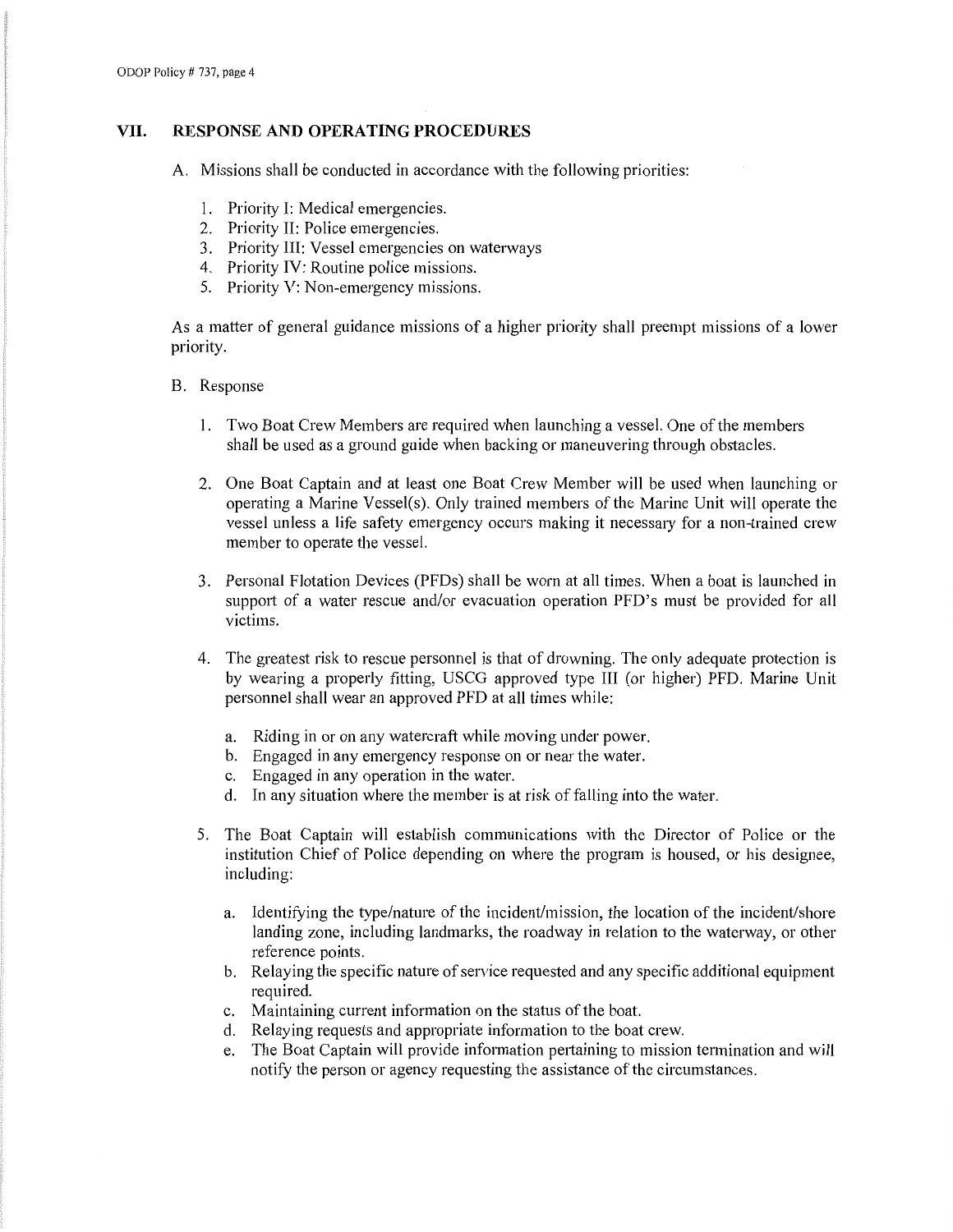- 6. The Boat Captain is solely responsible for the safety of the crew and vessel, and as such, the Boat Captain may decline a mission that exceeds the limitations of the crew and/ or vessel and puts the vessel and/or the crew in peril. The mission may be deferred to another agency that is better equipped or has the additional or specialized experience required to successfully complete the mission. The Boat Captain will document the declination to accept the mission and specify the reasons that the mission was declined.
- 7. If a shore landing is indicated:
	- a. Unless personnel are otherwise directed, the boat crew members shall be responsible for assisting with embarking and disembarking.
	- b. Establish a safe shore landing zone and relay all information to the boat crew. The Boat Captain will determine the feasibility of coming ashore. Weather, visibility, shore accessibility, and tidal conditions are all factors which should be considered.
	- c. The boat captain will request the necessary officers for control of traffic and crowds as needed.
	- d. Police ground personnel will maintain direct communications with the water vessel during the docking phase and assist the crew by observing its approach and relaying any necessary communications.
	- e. No ground personnel, law enforcement personnel on scene or others, shall board the boat unless specifically directed by the Boat Captain or Boat Crew Member. When directed to approach the boat, personnel shall do so only from the side indicated by the Boat Crew Member. Personnel approaching the boat should continue to observe the boat operator for any additional instructions that the boat operator may convey.
- C. Operating Procedures

The following are procedures to set a standard on how various marine response and operational issues and situations will be handled:

- 1. Shallow Water Operation- Marine vessel crewmembers shall closely monitor water depths and obstructions to prevent damage to the vessel's hull, motor, lower unit, and propellers, and injury/ejection of vessel crew members on board.
- 2. Night or limited Visibility Vessel Operations- The Boat Captain will use due care and reduced speeds when using the vessel in these conditions. The vessel GPS unit and side sonar system will be in operation and used during all night and limited visibility vessel operations. In addition, the appropriate vessel navigational lighting will be in operation.

#### **VIII. DEPARTURE PROCEDURES**

Boat Equipment Inspection

- 1. Prior to launch, the boat crewman will conduct a thorough equipment inspection checking the following items, at a minimum, for availability and sufficiency. A checklist will be completed and signed by the officer who completed the inspection. The inspection records will be maintained by the Marine Unit Commander or his/her designee.
	- a) Lifejackets (P.F.D)
	- b) Type IV throwable Coast Guard approved P.F.D.
	- c) First aid kit
	- d) Fire extinguisher
	- e) Flares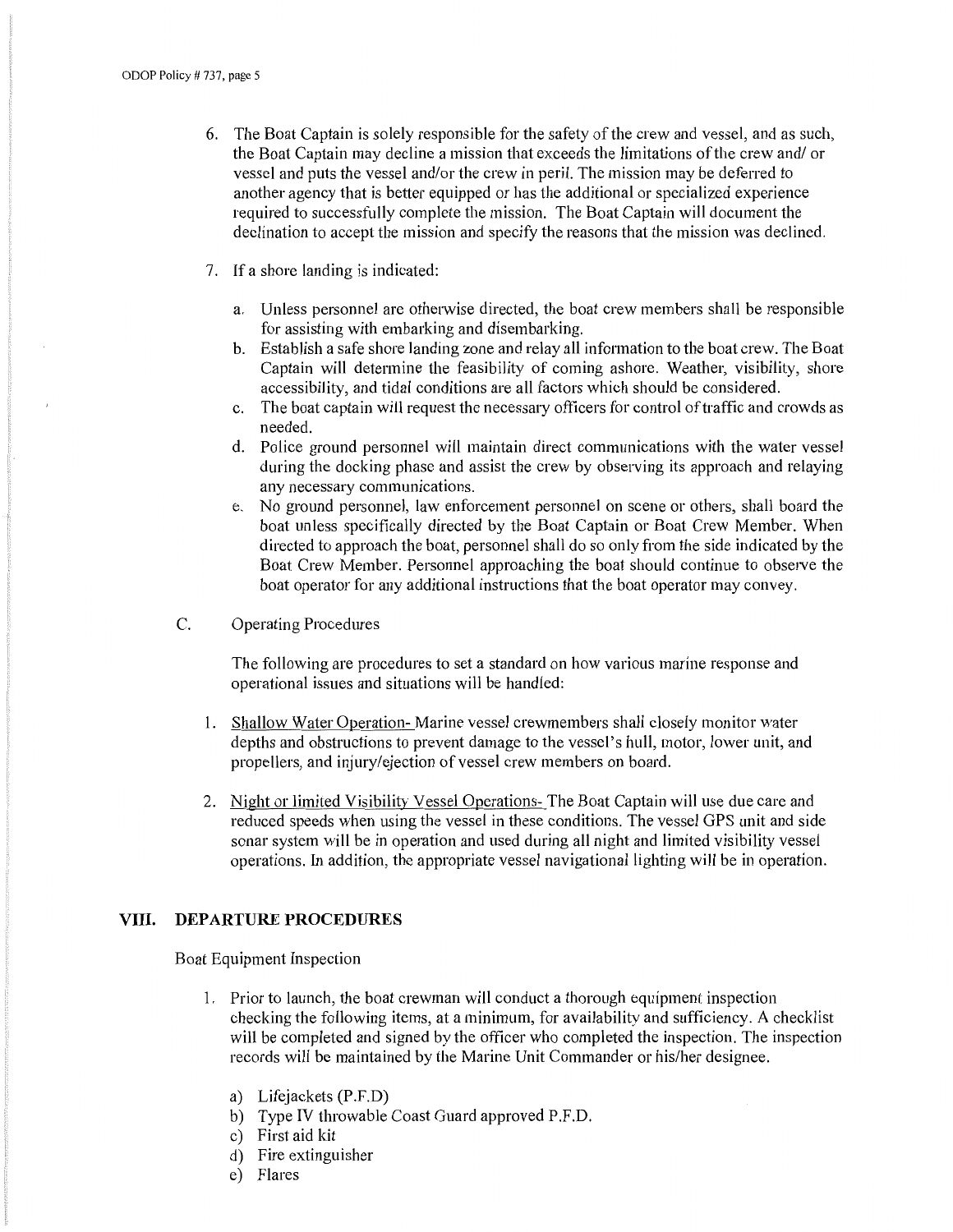- f) Mooring lines
- g) Jumper cables
- h) Air horn
- i) Collapsible paddles
- j) Tool kit
- k) Tow strap
- 1) Fenders
- m) Boat hook
- n) Throw ropes
- o) Telescopic Floating/Wade Search Pole
- p) VHF handheld Marine Radio
- 2. Before launching the vessel into the water, the Boat Crew member(s) will complete the following steps:
	- a) Perform equipment check
	- b) Check fuel and oil levels
	- c) Turn on battery switch and check electrical equipment to ensure proper operation
	- d) Set police radio to the specified talk group
	- e) Perform VHF/Police Radio check
	- f) Prior to starting the engine check for fuel spill, leakage or a strong odor of fuel. If observed or detected, locate the source and repair or remove the vessel from service.
	- g) Insert drain plug
- 3. Once all safety checks have been completed the Boat Captain, or the Boat Crew Members shall perform the following:
	- a) Unlatch safety straps from the boat trailer
	- b) Remove tilt support lever
	- c) Back boat into the water
	- d) Unlatch wench to release the boat
	- e) Use the trim tab and lower engine into the water
	- f) Start the engine
	- g) Let idle for approximately one minute before departure
	- h) Attach engine stop lanyard to the boat operator
	- i) Depart

### **IX. DOCKING AND STORAGE**

A. When removing the vessel from the water Boat Crew members shall perform the following:

- 1. Propel the boat onto the trailer using the motor for thrust
- 2. Shut engine off
- 3. Raise engine by using trim tab
- 4. Connect strap to boat hook and crank the winch until the strap is taut
- 5. Remove drain plug to drain any excess water
- 6. Secure tilt support lever to maintain proper ground clearance for trailering
- 7. Turn battery switch off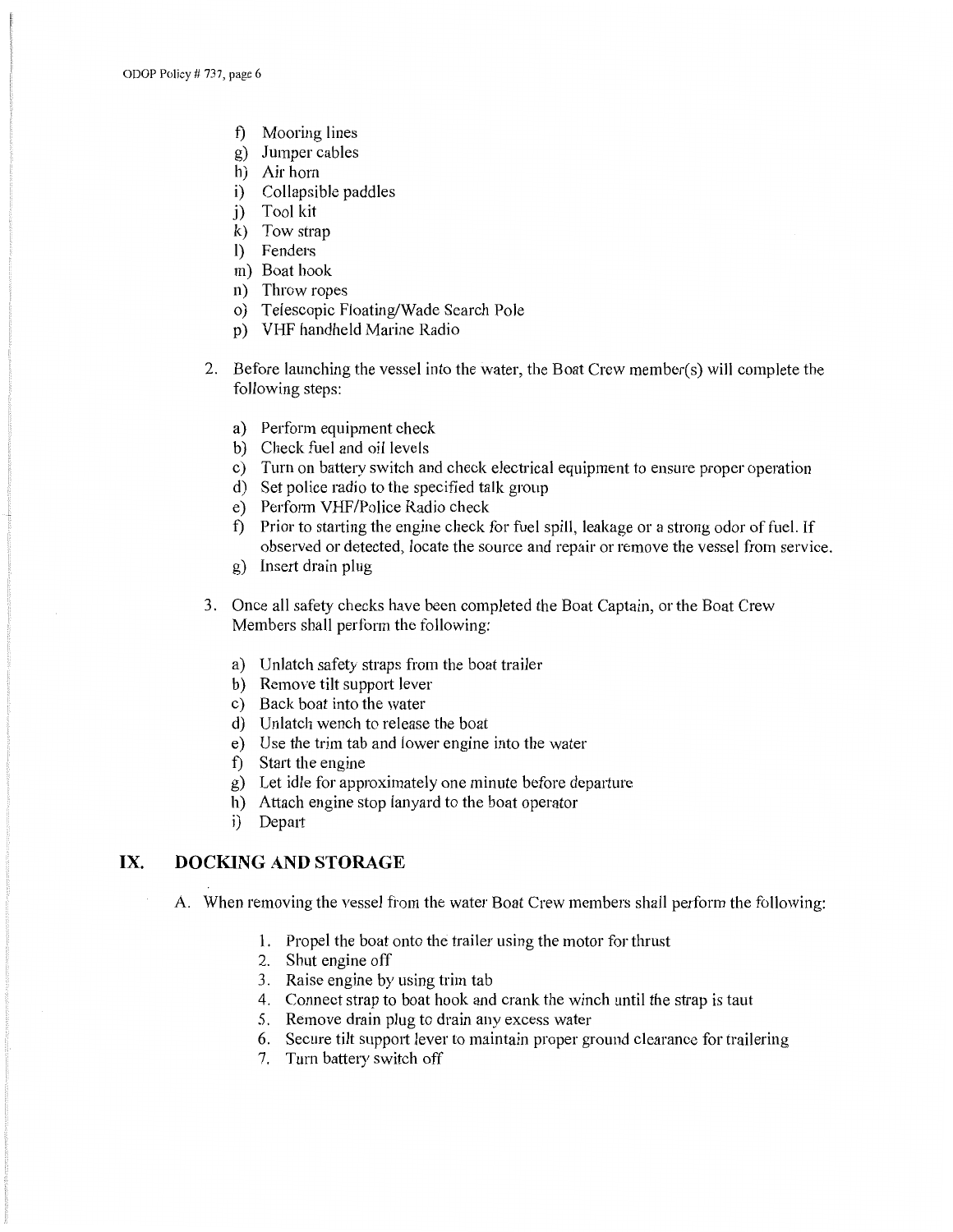- B. When the vessel has been transported to the storage area the Boat Crew members shall perform the following:
	- 1. Wash boat and equipment
	- 2. Flush engine with fresh water (flush with fresh water for 5 15 minutes after each use)
	- 3. Conduct a final equipment check
	- 4. Report lost, missing or damaged or expended equipment that needs replacement:
	- 5. Ensure that all loose equipment is secured
	- 6. Refuel
	- 7. Replenish oil and other fluids as required
	- 8. Ensure wet items are properly dried before storing in a hold or container

### **X. VESSEL AND TRAILER MAINTENANCE**

- A. Boat Crew members will aid in the maintenance and upkeep of a marine vessel and assets and complete inspection before and after conducting boat operations.
- B. Boat Crew members will report all mechanical failures and/or damage to equipment, to the Marine Unit Commander. Major mechanical problems will be performed by authorized marine repair centers only.
- C. The fuel log will be completed each time a Marine Unit vessel is fueled.
- D. Trailers must be inspected before and after each mission. If maintenance is required it shall be repaired by a certified technician.
- E. Marine Vessels shall have regular engine inspections and maintenance performed every one hundred ( 100) hours or once annually, whichever comes first as recommended by the Mercury outboard engine operations manual.
- F. The one-hundred-hour inspections shall only be performed by an authorized Mercury marine repair center.

### **XI. GENERAL WATERCRAFT SAFETY**

- A. Marine Unit members must always maintain appropriate situational awareness. Wind shifts, wakes & waves, and evasive steering movements may cause the watercraft to shift suddenly throwing occupants about and increasing the risk of injury or being thrown overboard. Suitable footwear, sure footing, good balance, and an adequate handhold should be maintained whenever possible.
- B. All deck areas and surfaces of the vessel should be kept clear and clean. Lines not in use should be properly stowed. Excess water should be cleared when possible. Emergency equipment should be properly managed, secured, and stowed when not in use. Adequate deck lighting should be used at night when it does not interfere with operations.
- C. When entering the water (either purposefully or accidentally), personnel are in danger of propeller strikes, being struck by the hull, hypothermia, becoming entangled in lines, and other risks. If incapacitated in the water ( even while wearing an approved PFD), personnel can be in danger of drowning.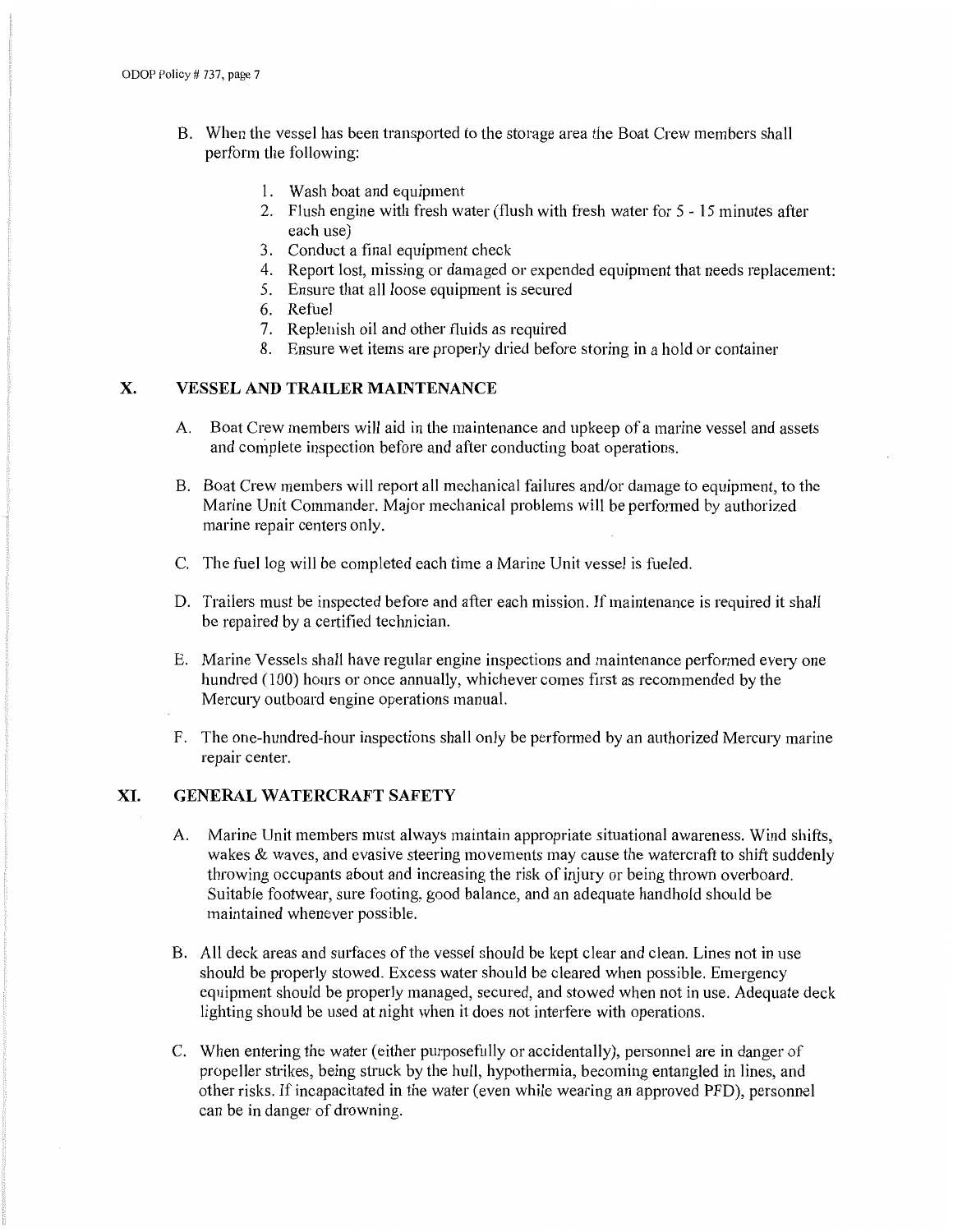- D. Consider the following factors when conducting operations:
	- 1. Inform Command of operational conditions, actions, and requirements during all phases of the operation when practical
	- 2. Assess and identify hazards and critical factors such as currents, swift water, and visible or perceived hazards
	- 3. Develop a rescue and back-up plan.
	- 4. Identify access points and depth of water
	- 5. Consider proximity to victims and obstacles
	- 6. Consider number of victims and their medical condition
	- 7. Request for Technical Rescue Team/Dive Team support
	- 8. Additional resources
	- 9. Other hazards- fire, hazardous materials, submerged objects

It is the responsibility of every Boat Crew Member to manage safety practices for the entire operation.

### **XII. FIRST AID PROCEDURES**

- A. Proper knowledge and skill in first aid is essential for boat crewmembers. A well-trained crew that responds effectively and professionally to an emergency situation may be the difference between life and death or temporary injury and disability of the victim.
- B. Boat crewmembers providing first aid must do the following:
	- 1. Assess the safety of the scene. Scene safety must be secured prior to initiation of patient care,
	- 2. All appropriate personnel protective equipment ( e.g. latex gloves) should be worn prior to contact with the patient,
	- 3. Assess the patient's breathing, pulse, mental status, level of consciousness, and injuries or illness,
	- 4. Determine if first aid can be administered on the scene or if the victim requires higher level of care.
	- 5. Place the patient in a position of comfort unless spinal immobilization is needed,
	- 6. Provide a full report of patient care to the EMS unit responding to the scene or that assumes custody. Document the name of the responding EMS unit, the time of transfer, and the patient condition at the time of transfer
- C. Transporting ill and/or injured persons aboard boats to medical treatment facilities is a serious problem regularly encountered by boat crewmembers. In many situations, it is difficult, if not impossible, for medical help to reach victims. Therefore, the boat crew must possess a basic knowledge of how to transport ill and/or injured persons safely and quickly to a location where appropriate medical treatment is available.
- D. These are important rules to remember when transporting an injured person:
	- 1. Notify the Incident Commander on Scene so that the appropriate medical resources can be activated,
	- 2. If possible, avoid moving the patient until that person is examined and all injuries are protected by properly applied splints, dressing, etc.,
	- 3. If head or neck injury is suspected, immobilize the patient's spinal cord prior to movement,
	- 4. For conscious patients, always explain the moving procedure in advance,
	- 5. Patient movements should be careful, deliberate, and the minimum required.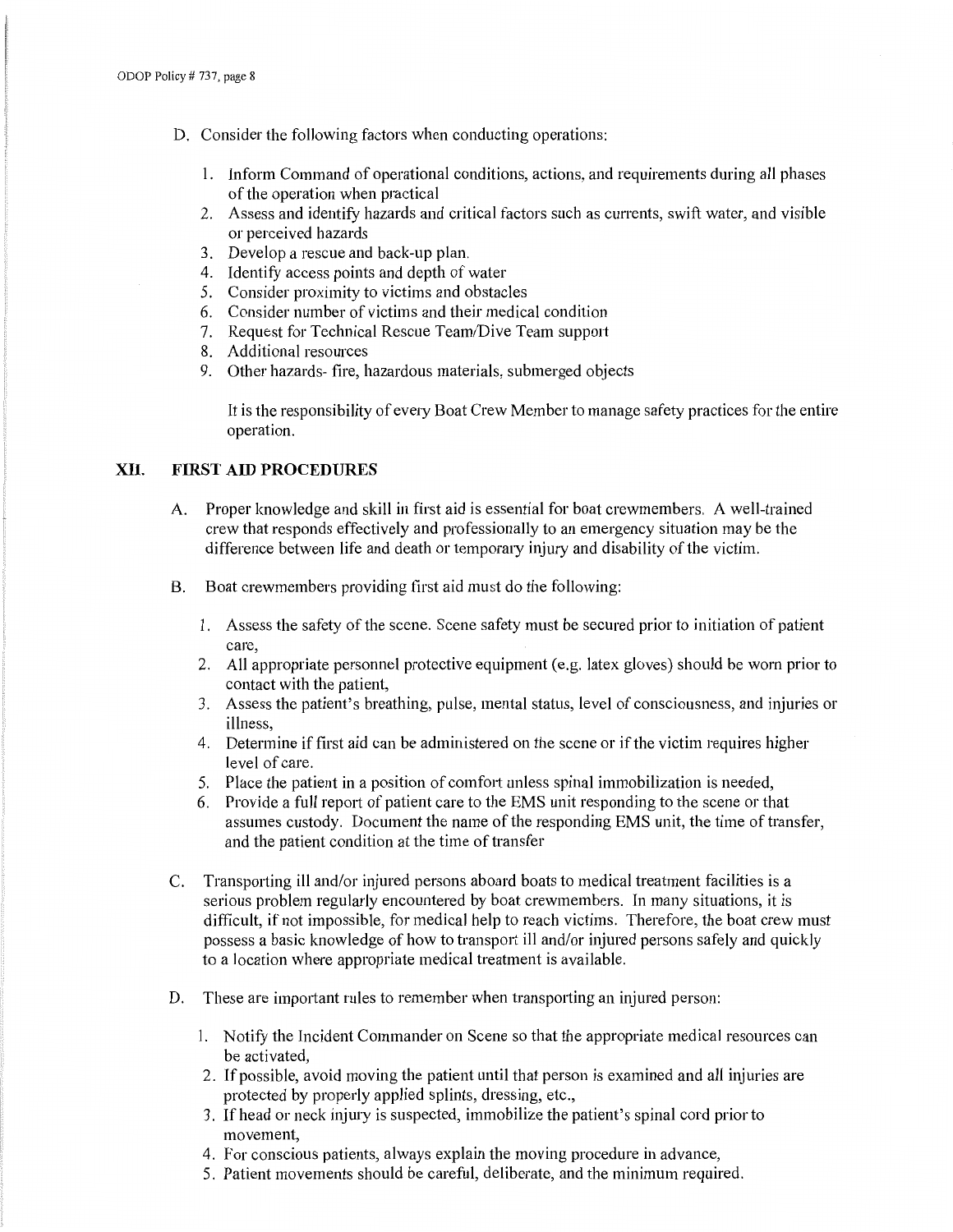- E. General body hypothermia is the leading cause of death among maritime accidents.
	- 6. Hypothermia is a lowering of a person's core temperature. It occurs when a person suffers a loss of body heat. If not recognized and treated promptly, hypothermia can rapidly tum survivors into fatalities.
	- 7. Many accidents occur when cold-induced fatigue sets in because the mind loses attentiveness and physical coordination diminishes. Even a crew that is moderately cold and damp will exhibit a decrease in reaction time which is also a symptom of the onset of hypothermia.
	- 8. Survivors in "warm" water can also suffer from hypothermia if exposed for long enough periods of time. Also, cold air temperatures can bring on hypothermia if adequate protective clothing is not worn.
	- 9. Treatment for hypothermia will depend on both the condition of the patient and treatment facilities available. Survivors who are rational and capable of recounting their experiences should be insulated by wrapping in blankets and/or move to a warm environment to rest.
	- 10. In more serious cases, where victims are semiconscious or near death, a medical facility should be contacted as soon as possible for detailed instructions for proper care and handling. $<sup>1</sup>$ </sup>
	- 11. The United States Coast Guard Boat Crew Handbook- First Aid Manual identifies numerous conditions and illnesses encountered in maritime environments. The manual also provides specific instructions on how to treat each individual condition or illness. A copy of this manual must be stored on each watercraft and readily available in the event of an emergency.

### **XIII. MARINE VESSEL OPERATIONS**

- A. At any time the Marine Unit is operating on the water, the Boat Captain has the ultimate authority to direct the boat crew in order to ensure the safety and conduct of passengers and crew, the safe operation and navigation of the boat assigned, and the completion of the mission. Boat Captains will manage their crews and delegate tasks according to ODOP Marine Unit Policy 737, procedures, individual needs, a boat crew's ability, and mission requirements. The Boat Captain must rely on the entire boat crew to share the mental and physical workload by performing delegated tasks, providing input and feedback to mitigate risks and carry out their qualified duties. The Boat Captain must ensure that all operations are conducted in a safe manner. If safety is compromised, the operation must be aborted or modified so that it can be carried out safely.<sup>2</sup>
- B. If it becomes necessary to enter the water to perform a rescue, the Boat Captain will remain onboard the Marine Vessel at all times. The Marine Vessel will not be abandoned during emergency operations unless an anchor or dock lines properly secure it or the vessel is sinking.
- C. Boat crew members must be thoroughly familiar with their primary responsibilities and be prepared to assist or even assume other duties as directed by the Boat Captain. It is the responsibility of each member of the boat crew to offer suggestions and concerns that arise during any and all missions and scenarios, e.g. Rules of the Road situations, training, and/or safety.<sup>3</sup>

<sup>&</sup>lt;sup>1</sup> United States Coast Guard Boat Crew Handbook-First Aid

<sup>2</sup> United State Coast Guard Boat Crew Handbook-Boat Operations

<sup>3</sup> United State Coast Guard Boat Crew Handbook-Boat Operations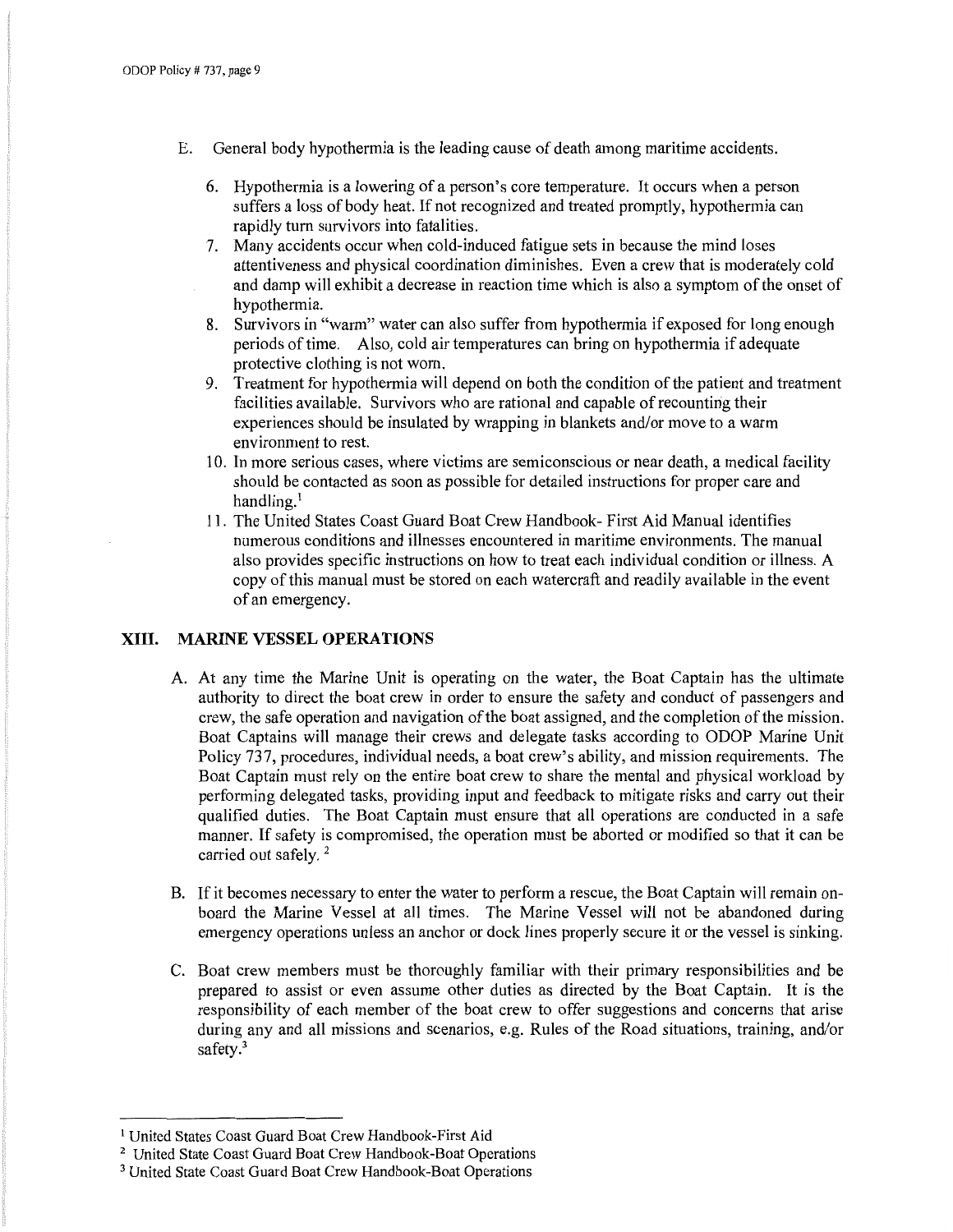- D. Everyone on the crew has a role in the decision-making process and must be allowed and encouraged to communicate openly and to provide recommendations regardless of their position, pay grade, or individual tasking. This supports a more empowered way of working, removes constraints, and maximizes strengths.
- 1. Rescue options should be considered and executed from low risk to high risk:
	- a. **Talk:** talk the victim into self-rescue either walking or swimming towards the vessel.
	- b. **Reach:** The first method of water rescue is to reach the victim with an object such as a pole, backboard, ladder, etc. Either the victim can pull themselves or be pulled to safety
	- c. **Throw:** If reach is not possible then throw an item that will float such as a PFD, throw ring, or a rope bag to the victim. The device thrown should be attached to a rope so the victim can be rescued
	- d. **Go:** The last resort is to enter the water and swim to the victim
	- e. If the decision is to **"GO"** to affect the rescue, the Boat Captain will consider the following factors:
		- 1. Time to obtain additional Boat Crew Members or resources
		- 2. The exposure time of rescuers
		- 3. Debris in the water on the surface and submerged
		- 4. Distance to victim
		- 5. Condition of victim<sup>4</sup>
	- f. If the hazards associated with placing a Boat Crew Member in the water are too high, the Boat Captain should consider the use of other means (Helicopter, etc.)
	- g. Boat Crew Members shall never be attached to a lifeline without the benefit of a quickrelease mechanism approved for water rescue and proper training. Boat Crew Members shall never do a "breath-hold" surface dive to locate a victim beneath the surface of the water.
	- h. The boat captain or his/her designee will complete necessary incident reports and afteraction reports.

#### **XIV. DISABLED OR GROUNDED VESSELS**

- A. Vessel towing will ordinarily be conducted by a commercial vendor, however, the ultimate decision whether to utilize commercial towing or a Marine Unit vessel rests with the Boat Captain at the scene of an incident. A Maritime Unit vessel may tow a vessel when the following circumstances exist:
	- 1. Human life is in imminent jeopardy;
	- 2. The disabled vessel poses an imminent hazard to navigation;
	- 3. Weather and or water conditions dictate expedient rescue;
	- 4. If a vessel is taken under-tow, all of the occupants of the towed vessel will be required to stay clear of the towing cleats/ bits and must wear PFD's;
	- 5. The police boat will not be used to remove grounded vessels.
- B. Only officers trained in boat towing may engage in towing

<sup>&</sup>lt;sup>4</sup> National Fire Protection Association 1006 Standards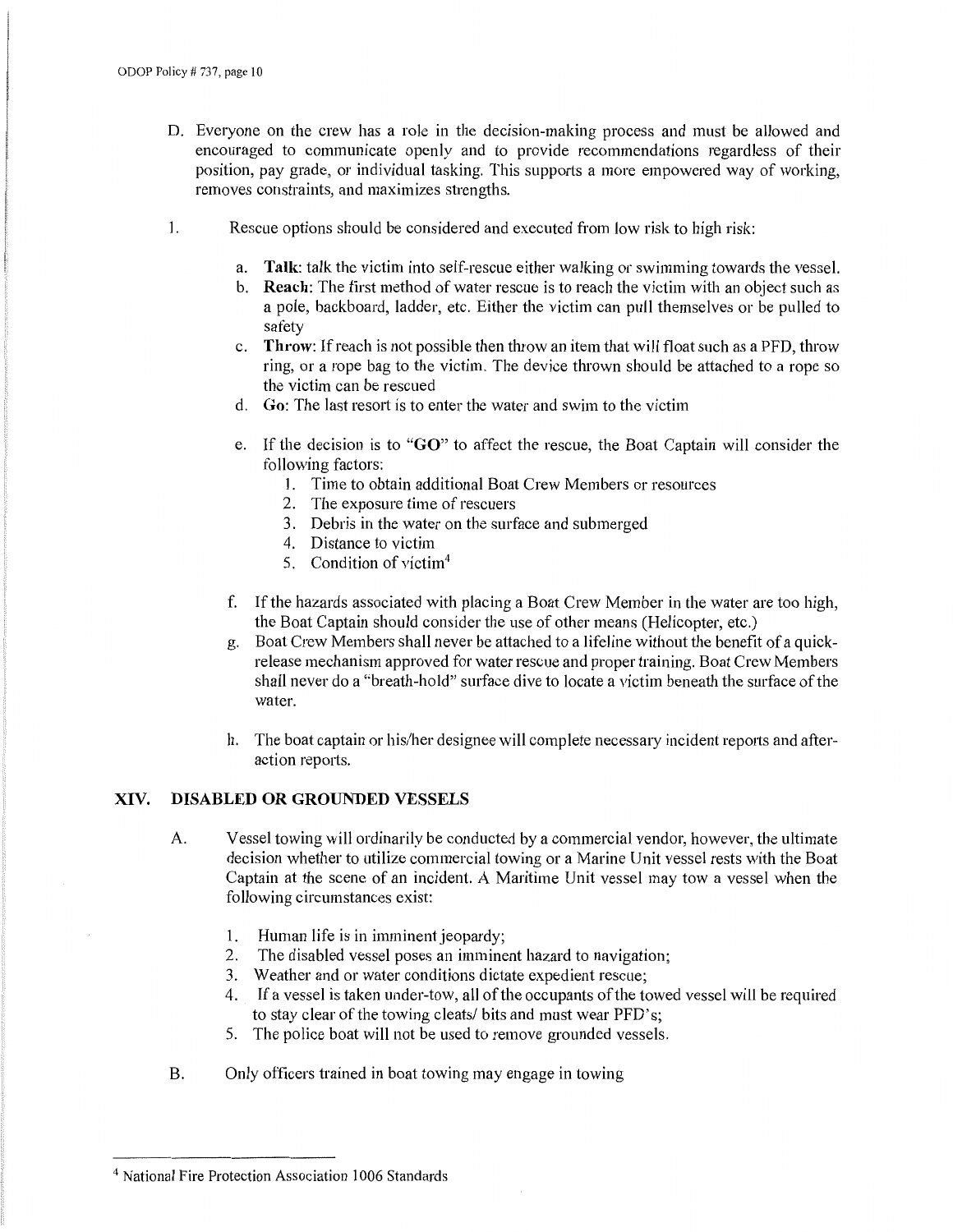- C. When a vessel is towing another vessel, the following guidelines shall be followed:
	- 1. The member operating the towing vessel may terminate a tow in progress if exigent circumstances arise.
	- 2. Every person onboard the vessel in tow will wear a PFD.
	- 3. Towing of the vessel will be done at a safe speed so that the operator can take proper and effective action to avoid a collision and be able to stop the vessel within a distance appropriate to the prevailing circumstances and conditions.
	- 4. Vessels shall be towed astern, particularly in open water, except when the officer conducting the tow believes it is in the best interest of all involved parties to conduct a side tow, and the prevailing conditions warrant such a tow.
	- 5. All marine officers engaged in towing operations will have their tactical knife readily available to cut the tow line in the event of an emergency.

### **XV. QUALIFICATIONS AND TRAINING**

- A. Physical standards will apply to all boat crew members
- B. Boat Crew Members must complete an annual 200-meter unaided swim any strokes (should demonstrate all four strokes) (American crawl/freestyle, breast, side, and back)- 18 minutes or less
- C. Swim 25 meters fully clothed, PFD and helmet-8 minutes or less
- D. 25-meter person drag fully clothed, PFD and helmet untimed
- E. I-minute water tread (unaided)
- F. Be able to don and doff PPE
- G. Boat Crew Members will be able to demonstrate the ability to operate a motor vehicle while attached to a boat trailer.
- H. Also, team members at a minimum will be required to undergo specific training as outlined in NFPA 1006 and 1670 standards:
	- 1. Texas Parks and Wildlife Boaters Education Course
	- 2. Boat Operation Training
	- 3. Boat Crewman Training
	- 4. Swift Water Awareness Training
	- 5. CPR/First Aid Certification
- I. In addition to the Boat Crewman qualifications the Boat Captain will be able to demonstrate a working knowledge of the equipment and maintenance of all vessels utilized by the Marine Unit, to include as a minimum:
	- 1. Proper and safe launching and retrieving to/from trailers and to/from shoreline or dock
	- 2. Starting/ stopping/shifting of boat motors
	- 3. Safe boat operations, rules of the road
	- 4. General boating laws
	- 5. Waterway navigation
	- 6. Entry and exit
	- 7. Holding on the station, under power, in moving water and calm water
	- 8. Docking (dockside/shoreline)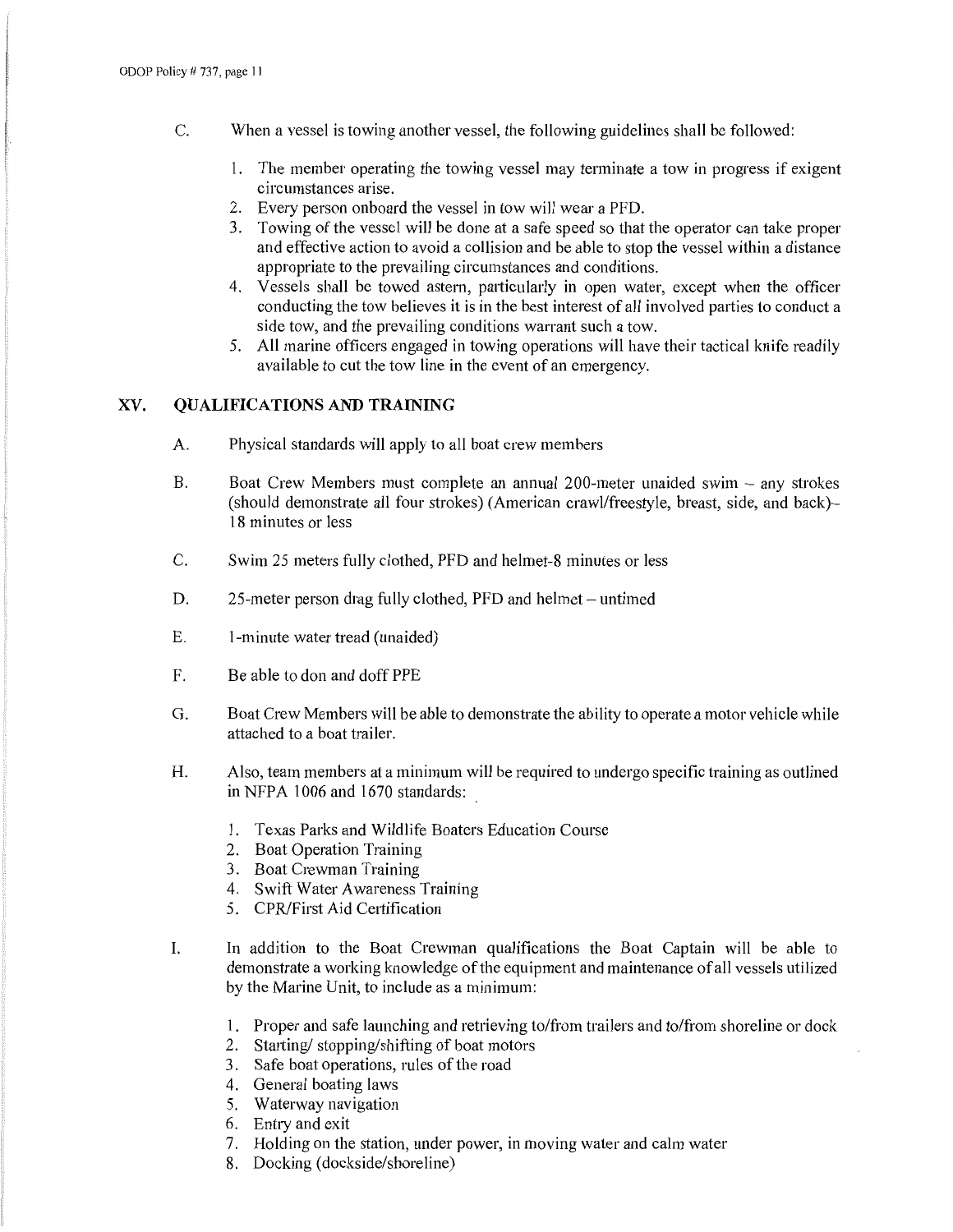- 9. Retrieving an object and/or person from the water (standing/moving water
- 10. Sonar operations

Due to the inherent risks of operating in the marine environment, training and proficiency is a continual process. Marine Unit Officers will receive training from a number of sources and must maintain proficiency by regularly training on all equipment and specialty vehicles. Continual and ongoing proficiency and practice are a prerequisite for maintaining Marine Unit membership. The Marine Unit Commander or his/her designee will conduct training to maintain tactical/survival skills at least 8 hours per calendar month.

# **XVI. UNIFORMS AND EQUIPMENT FOR BOAT CREW MEMBERS**

Institutions supporting the Marine Unit will supply their team members with, at a minimum, the following uniforms and safety equipment:

- A. Uniforms for training:
	- 1. Police Bicycle Officer Uniform as outlined in UTS Policy 213 or
	- 2. Durable, lightweight.BOU Pants (Green in color)
	- 3. Black Moisture Wicking T-Shitt designated with the University of Texas System Police Badge Logo on the front and State Law Enforcement Officer on the back
	- 4. Solid colored Baseball caps or solid colored Boonie hats are required for protection from the sun
	- 5. Black or tan boots, or approved dive boots or water shoes
	- 6. Sunglasses
	- 7. Other/alternate equipment and uniform items as prescribed by the Director of Police or the institution Chief of Police, depending on where the program is housed
- B. Uniforms and gear required for deployment
	- 1. Dry Suit (Optional but highly recommended)
	- 2. Nylon duty belt, holster, and equipment without Taser
	- 3. Helmet with headlamp
	- 4. Buoyant personal locator beacon
	- 5. Gloves
	- 6. Whistle
	- 7. Tactical knife
	- 8. USCG approved type III (or better) PFD
	- 9. Black or tan boots, or approved dive boots or water shoes
	- 10. Sunblock
	- 11. Sunglasses
	- 12. Police radio

If institutions are unable to provide dry suits for their team members the UTS Bike uniform and outer rain gear may be worn.

The Marine Unit Commander responsible for the operation may allow a variance from the standard uniform as tactical circumstances dictate.

Marine Unit members are responsible for the care and maintenance of all equipment. Failure to appropriately care for or maintain the equipment in full mission readiness will be grounds for removal from the team.